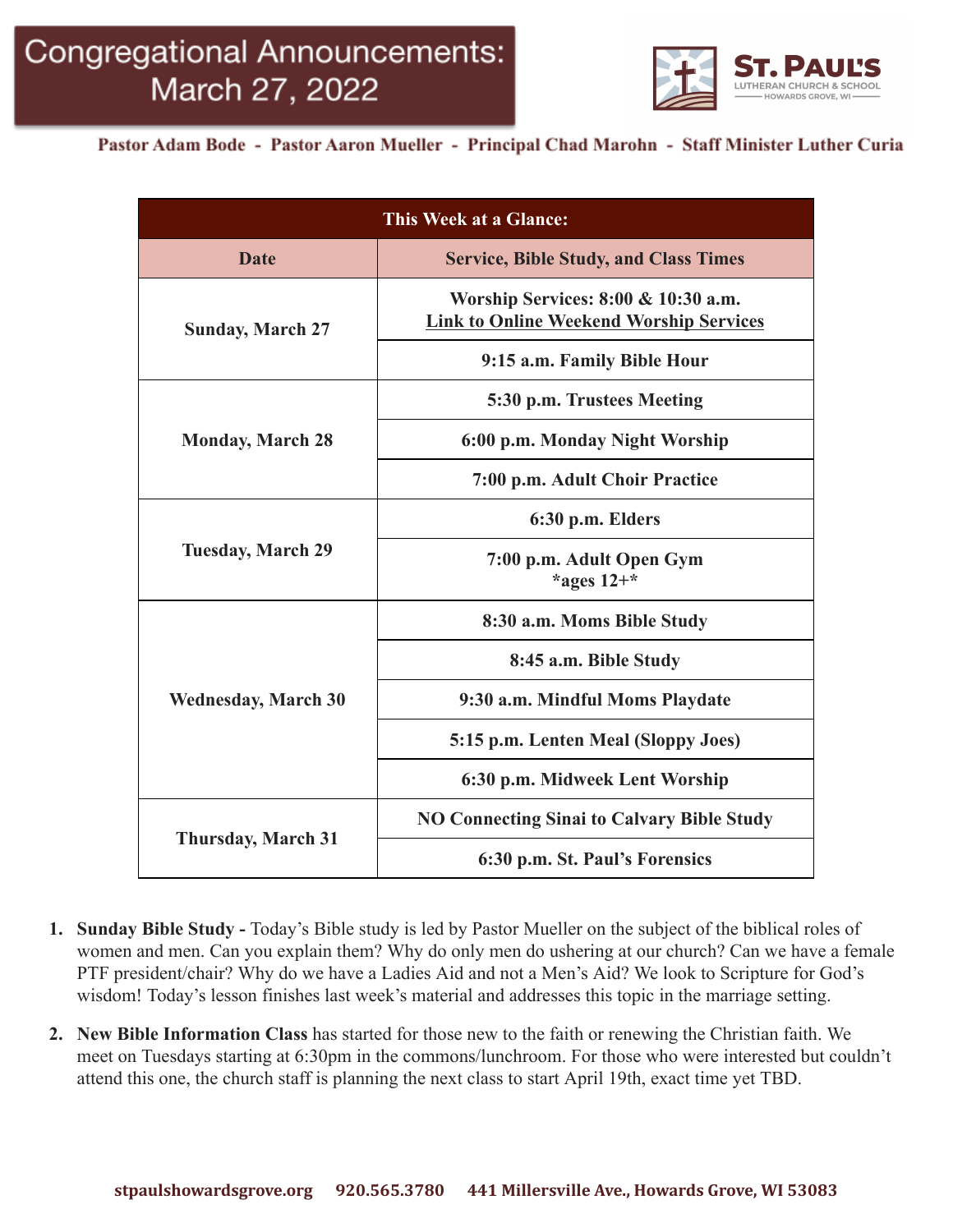- **3. We just finished a Bible information class and at least ten people are** requesting membership with us! You should see these people/families pictured with a brief biography on the bulletin board in the narthex over the next 6 weeks.
- **4. Lent Wednesday Services** continue for the next 2 weeks at 6:30 pm. Our theme is "The Crucial Hours," looking at key words and moments from the account of Jesus' passion that demonstrate the completeness of his saving work for us, the depth of his love for us, and the strength of his union with us. For these services, our pastors will be rotating pulpits with the other WELS pastors in our Sheboygan River Circuit.
- **5. Greg and Dawn Johnson informed our congregation** on Wednesday last week that they have each returned their calls to Zion in Egg Harbor, WI. They will remain at St. Paul's and continue in their work among us. May the Lord bless them!
- **6. Mr. Marohn Call:** This past weekend our principal received a call to serve at St. Paul's Lutheran School in Fort Atkinson as their school's principal. Please reach out to Mr. Marohn with any ministry feedback and keep the Marohn family in your prayers.
- **7. Ukraine Support -** If you would like to make a monetary donation to help our brothers and sisters in Ukraine during this time, you can place an envelope in one of the offering boxes, or drop it off in the church office. Please write 'Ukraine' on your envelope, and we will make sure your donation will be sent to the Synod. We will be collecting donations through at least the end of the month. You can also go to this website and do a direct online donation. <https://community.wels.net/page.aspx?pid=365> If you do this, make sure to designate "Ukraine" in the drop down box near the bottom of the page. Most importantly, please keep the country of Ukraine in your prayers, asking our Heavenly Father to keep them safe during this time of war, and bring this conflict to a quick resolution.
- **8. Registration** for Preschool and Kindergarten is open! You can register through the St Paul's School website or Click on the links to register for the 2022-2023 School Year. [Kindergarten Registration Link](https://docs.google.com/forms/d/e/1FAIpQLSf-NkQmGjbBCEFhD44lj2p-MoRRL6yAEt-cLkTKeLSr1-dF_A/viewform?usp=sf_link) - [Preschool](https://docs.google.com/forms/d/e/1FAIpQLScPE43-s63ocYhD6CQYm-fkDu79g_o-SK0nf9hrPWiD1FCQGQ/viewform?usp=sf_link) [Registration Link.](https://docs.google.com/forms/d/e/1FAIpQLScPE43-s63ocYhD6CQYm-fkDu79g_o-SK0nf9hrPWiD1FCQGQ/viewform?usp=sf_link)
- **9. Holy Week Services:** Please mark your calendar for these worship opportunities in mid-April: **Palm Sunday** 4/10 & 4/11 8:00 & 10:00 a.m. **Good Frida**y 4/15

Sunday School sings both services. Monday Night Worship @ 6:00 p.m. **Maundy Thursday** 4/14 @ 6:30 p.m.

1:00 p.m. 4K-8th Sings 6:30 p.m. **Easter Sunday** 4/17 Adult Choir Sings 7:00, 9:00, 11:00 a.m. No Monday Night Worship

- **10.Easter Egg Hunt:** The Stewardship committee is planning a fun activity for your kids this Easter! **Date:** Saturday, April 16 **Schedule:** 9:30 arrival & Easter Egg Hunt (ages 1-8); 10:00 Activities/Scavenger Hunt (ages 9-13)/Pictures**.** The younger children will search for Easter eggs around St. Paul's property. The older children will answer some trivia questions and follow a map to hidden "treasure" on our church/school campus. There will also be snacks, coloring pages, activities, a short movie, and a photo opportunity with the Easter Bunny. If the weather is bad, the younger kids will do their hunt in the gym. Register ONLINE [\(https://forms.gle/NuRqPcRjgehyaDWy7\)](https://forms.gle/NuRqPcRjgehyaDWy7) or IN THE MEMBER ROOM to help the committee plan for the event. Contact Luther Curia with any questions: [luther.curia@stpaulshowardsgrove.org](mailto:luther.curia@stpaulshowardsgrove.org); 920.287.8575
- **11. The Pioneer Pinecar Derby** has been postponed to Sunday, April 3rd @ 1:00 p.m.. Please contact Mike Heilman with any questions.
- **12. Constitution Considerations -** At our April 24 Voters meeting, the agenda will include the approval of *two* different Constitution and Bylaws. One of them is for St. Paul's. Over the past two years, a committee combed through our current documents and suggested updates. These have been through the Elders and Council and approval is now being sought by the voters. The other one is for Manitowoc Lutheran High School. The